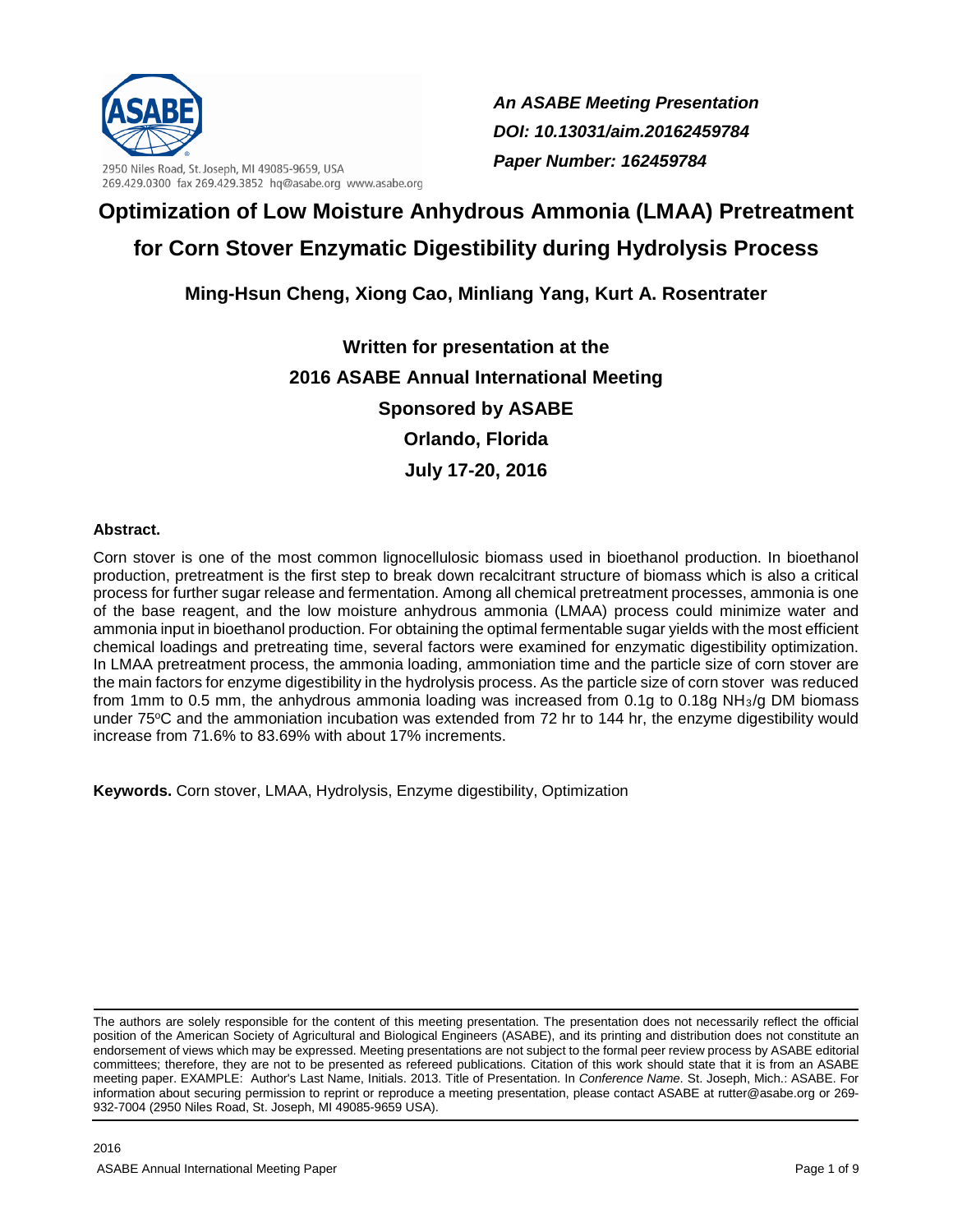#### **Introduction**

With the increasing of energy demands, the renewable resources have been regarded as a critical material for alternative fuels generation. Due to arguments resulted from first generation bioethanol produced from starch, the second generation bioethanol mainly converted from lignocellulosic materials has been getting lots of attractions (Cheng and Timilsina, 2011). Typically, pretreatment, hydrolysis (saccharification), fermentation and ethanol recovery are the four main steps of bioethanol production (Naik et al., 2010).

Corn stover is the most abundant agricultural crop residue in Midwest, and that includes stalks, leaves and cobs which has high contents cellulose and hemicellulose, over 50% (Sokhansanj et al., 2002, Tumbalam et al., 2016, Xu et al., 2016). In ethanol production, cellulose and hemicellulsoe are main materials, because they are composed of linear polymer of glucose and branched polymer of pentose respectively which can be released during hydrolysis and used for further fermentation. Pretreatment is used to break down the recalcitrant structure of biomass to increase the accessibility of fermentable sugars. Also, the pretreatment process makes up to onethird of the total production costs and can be regarded as one of the main barriers for commercial scale production (Saha, 2004, Saha et al., 2016).

There are several technologies for pretreatment have been developed which include physical, chemical and even cooperated with both effects generally (McMillan, 1994). Milling, hydrothermolysis and steam explosion are the common methods used in physical pretreatment in order to reduce particle size and increase the reaction surface (Mosier et al., 2005). For chemical methods, acids or bases could improve the efficiency of further hydrolysis and fermentation by open structure and removing lignin and hemicellulose. Sulfuric acid and sodium hydroxide are used in chemical methods the most commonly (Mosier et al., 2015). However, acid pretreatment is able to remove hemicellulose and also break down cellulose into glucose even degrade glucose to furfural (Harris and Begliner, 1946, Zeitsch, 2000). Though acid pretreatment provides higher efficiency for loosening structure and releasing glucose, that also results in decrease the amount of fermentable sugar. Base pretreatment is efficient to remove lignin with adding air/oxygen to the reaction mixture which is able to retain fermentable sugars, hexose and pentose, for ethanol production (Chang and Holtzapple, 2000).

Ammonia is one of base pretreatment, and ammonia fiber expansion (AFEX), common technology used in ammonia pretreatment, uses concentrated ammonia to break down the inner structure of lignocellulosic biomass for the enzymatic hydrolysis and fermentation process (Lau et al., 2010). Beside, soaking in aqueous ammonia (SAA) is also used in ammonia pretreatment which is able to retain the hemicellulose at low temperature and increasing the fermentation yield (Kim and Lee, 2005). For increasing the efficiency of pretreatment and ammonia usage, the low-moisture anhydrous ammonia (LMAA) process is developed to minimize the water and ammonia input for bioethanol production (Yoo et al., 2011). According to the research from Yoo et al., (2011), a small sealed batch reactor (690 mL internal volume) was used and achieved 89% of theoretical ethanol yield. However, the optimal conditions of small reactors may not be accurate when scaled up. Yang and Rosentrater (2014) applied LMAA in larger scale of corn stover pretreatment than Yoo's research (2011). The loading of ammonia, particle size and moisture content of biomass and the different time for ammoniation are the main variables for the pretreatment in Yang and Rosentrater's study which gave to the best enzymatic digestibility in hydrolysis process around 75%, and that was lower than Yoo's study.

For improving the enzymatic digestibility, this study mainly focused on trying harsher conditions and improving the ammonia dispersion based on Yang and Rosentrater's experiment in 2014. The optimization of LMAA used in corn stover pretreatment is another topic in the study as well.

#### **Material and Methods**

#### Biomass

Air-dried corn stover was supplied from central Iowa in 2012 and stored at ambient temperature. According to the result from objective 1, the biomass was then ground and sieved into two various sizes prior to pretreatment  $\left($  <0.5 mm, 0.5-1.0mm). The sieved corn stover was kept at room temperature ( $\sim$ 21°C) until use.

#### Equipment

The 3L reactor was also applied. However, for improving the ammonia dispersion and the interaction with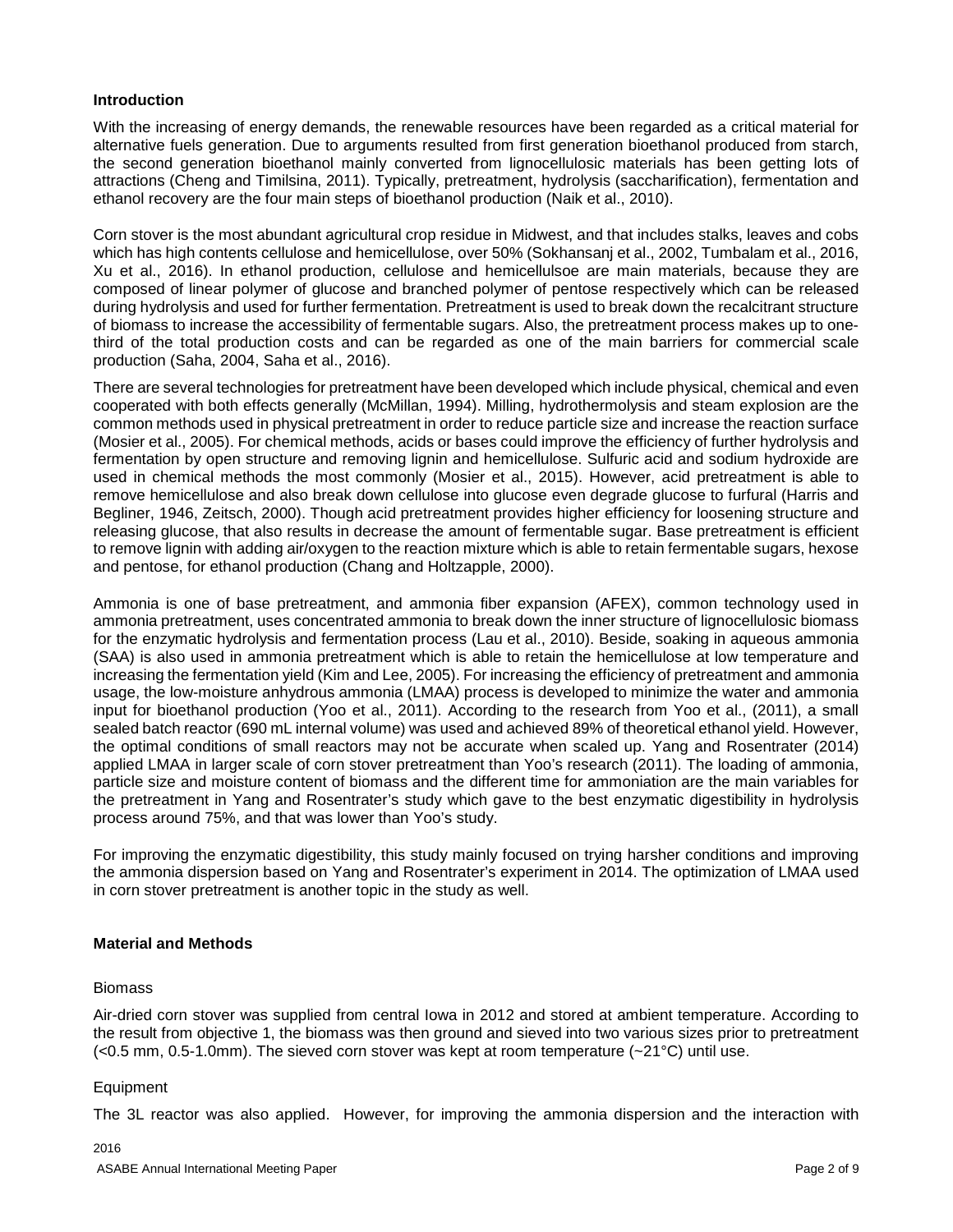biomass, the inlet was extended to the bottom of the reactor (Figure 1). Due to the lighter density of ammonia which causes the ammonia remaining on the top in the reactor and the interaction between ammonia and biomass was limited. That might be the reason which led to lowering the digestibility of enzymatic hydrolysis in Yang's study (2014). This modification would improve the efficiency of ammoniation. In order to measure monosaccharides, HPLC installed with a Bio-Rad Aminex HPX-87P column (Aminex HPX-87P, Bio-Rad Laboratories, Hercules, CA, USA) and a refractive index detector (Varian 356-LC, Varian, Inc., CA, USA) were used. Acid soluble lignin (ASL) content was determined by UV-Visible spectrophotometer (UV-2100 Spectrophotometer, Unico, United Products & Instruments, Inc., Dayton, NY, USA). And acid insoluble lignin (AIL) content was determined by oven and furnace.



Fig. 1 Configuration change of ammoniation reactor

# LMAA Pretreatment

According to the result of Yang and Rosentrater's study (2014), the moisture content of corn stover was 50 wb % and samples were equilibrated for over 24 hours has the best effect on LMAA treatment.

Moisturized corn stover was placed in the sealed reactor, and ammonia was introduced. A pipe was connected between the top of the reactor and the fume hood to ventilate surplus ammonia. A pressure gauge was equipped on the reactor to monitor the pressure change during the ammoniation process. Anhydrous ammonia was added up to the targeted pressure to achieve  $0.18$  g NH $_3$ / g dry matter biomass. The whole ammoniation process lasted up to 60 minutes in order to achieve a complete reaction. After the ammoniation process was finished, the reactor was cooled down for 5 minutes, the lid was removed in the fume hood, and then the ammoniated corn stover was transferred into several glass bottles (250 mL) with a screw cap.

The bottles packed with ammoniated corn stover were placed in heating ovens at various pretreatment temperatures 75°C for 72 h, and 144 h. As soon as the pretreatment process was complete, the lid of the glass bottles was removed in the fume hood and surplus ammonia was evaporated for 12 h.

#### Enzymatic Digestibility Test

GC 220 cellulase was purchased from Genencor International, Inc. (Rochester, NY, USA). The cellulase activity was expressed in filter paper units (FPU). In this study, the average activity of GC 220 was determined to be 45 FPU / mL. The β-glucosidase enzyme (Novozymes 188) was obtained from Sigma-Aldrich, Inc. (St. Louis, Missouri, USA). The activity of Novozymes 188 was 750 cellobiase units (CBU) / mL.

Enzymatic digestibility was determined following NREL LAP (NREL, 2008). The test was done in duplicate under conditions of pH 4.8 (0.1M sodium citrate buffer) with 40 mg/L tetracycline and 30 mg/L cyclohexamide in 250 mL Erlenmeyer flasks. The initial glucan concentration was 1% (w/v). Cellulase enzyme (GC 220) loading was 15 FPU/g of glucan, and ß-glucosidase enzyme (Novozyme 188) loading was equal to 60 CBU/g of glucan. Flasks were incubated at 50°C ± 1°C and 150 rpm in an incubator shaker (Excella E24 Incubator Shaker Series, New Brunswick Scientific, Edison, NJ, USA). Enzymatic digestibility time ranged from 0 h to 144h for sugar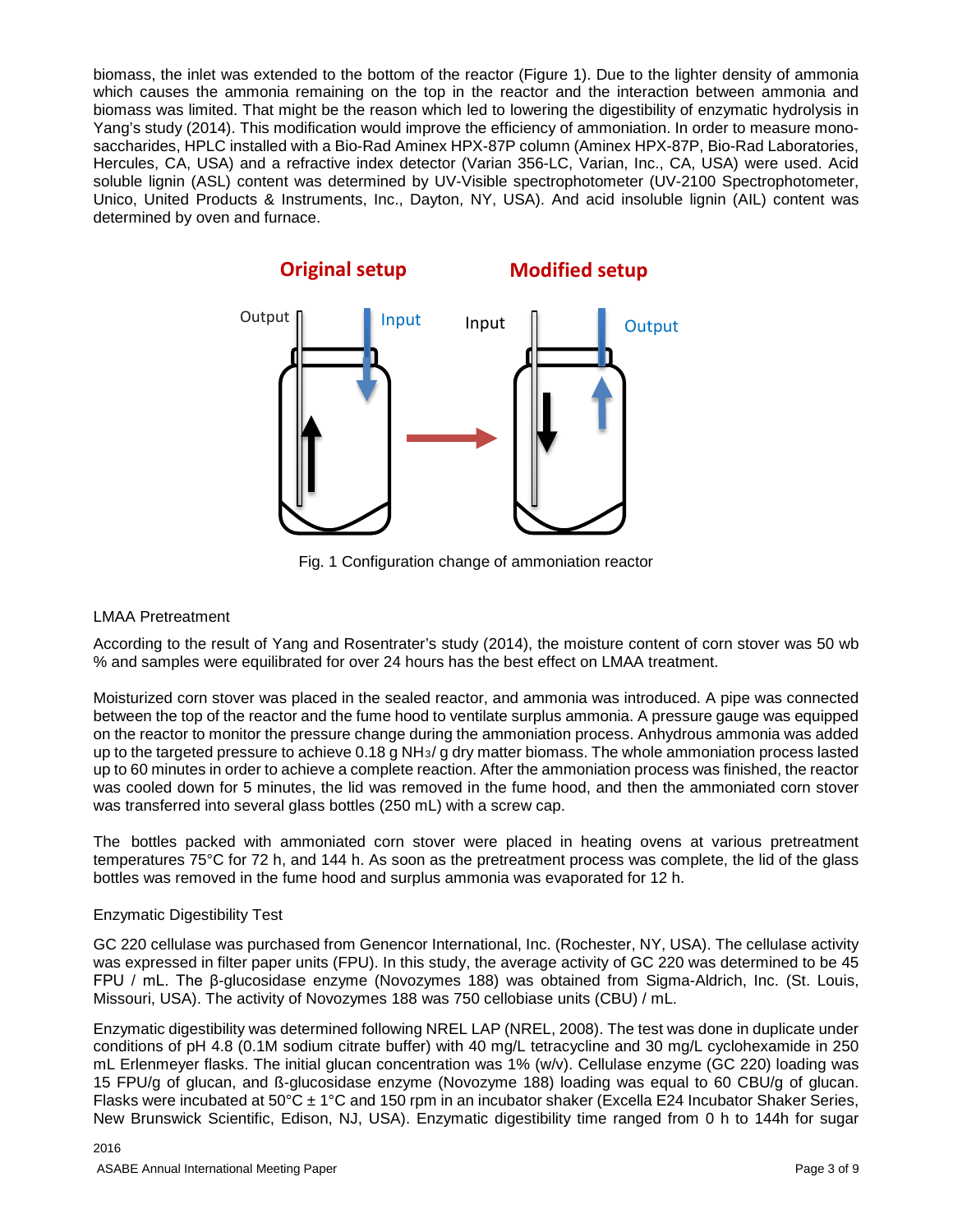analysis.

Total glucose detected from HPLC was used to calculate the glucan digestibility following equation 1 below. The conversion factor for glucose to equivalent glucan was 0.9.

$$
\text{Digestion } (\%) = \frac{\text{grams cellulose digested}}{\text{grams cellulose added}} \times 100 \times 0.9 \qquad \text{Eq (1)}
$$

Composition Analyses

Carbohydrates and lignin were determined followed by NREL LAP (NREL, 2011). Each sample was analyzed in triplicate. The content of holocellulose, which content cellulose (α-cellulose) and hemicellulose were analyzed according to Wise method (Wise et al., 1946), the content of α-cellulose was tested based on TAPPI standard (TAPPI T 203 cm-99). The content of hemicellulose was calculated by subtracting the content of α-cellulose from holocellulose. Acid soluble lignin (ASL) was measured by UV-Visible Spectrophotometer. And moisture content was determined by the oven drying method (NREL, 2011).

# **Results and Discussions**

# **Effect of LMAA treatment with higher ammonia loading on biomass composition**

Table 1 shows the main effects of LMAA pretreatment with higher ammonia loading on composition of corn stover**.** The higher ammonia loading and longer ammoniation incubation time resulted in the changes of cellulose, hemicellulose and AIL. The p-values of each factor are represented in Table 2.

| Factor               | Levels | Cellulose (%)             | Hemicellulose<br>(%)      | AIL (%)                   | ASL (%)                    |
|----------------------|--------|---------------------------|---------------------------|---------------------------|----------------------------|
| Time (h)             | 72     | 36.55 (1.70) <sup>b</sup> | 27.03 (1.04) <sup>b</sup> | 13.31 $(1.57)^c$          | $2.87(0.15)^{b}$           |
|                      | 144    | 39.74 (1.46) <sup>a</sup> | 24.82 (0.80) <sup>c</sup> | $15.03(0.87)^{b}$         | $2.71(0.16)^{b}$           |
| Particle Sizes (mm)  | 0.5    | 37.05 (2.33) <sup>b</sup> | 25.95 (1.85) <sup>b</sup> | 15.93 (0.95) <sup>b</sup> | $2.93(0.22)^a$             |
|                      |        | 39.25 (1.67) <sup>a</sup> | 25.89 (1.09)b             | 14.88 (1.61) <sup>c</sup> | $2.91(0.12)^a$             |
| <b>Raw Materials</b> |        | 34.73 (1.20) <sup>c</sup> | 38.8 $(1.08)^a$           | 17.87 (1.09) <sup>a</sup> | 3.19 $(0.14)$ <sup>a</sup> |

Table 1 Main effects on biomass composition before and after LMAA pretreatment

Values in parentheses are standard deviation, And each level of the main factor indicates insignificant differences at α=0.05

#### **Table 2 p-values of each effect on LMAA pretreatment**

| Factor               | Cellulose | <b>Hemicellulose</b> | AIL      | ASL   |
|----------------------|-----------|----------------------|----------|-------|
| Time                 | < 0.0001  | < 0.0001             | < 0.0001 | 0.001 |
| <b>Particle Size</b> | 0.02      | 0.93                 | 0.03     | 0.75  |
| Time*Particle size   | 0.14      | 0.62                 | 0.04     | 0.40  |

Each level of the main factor indicates insignificant differences at  $\alpha$ =0.05

According to the results, LMAA pretreatment with higher ammonia led to increase the content of cellulose. This base treatment also decreased the contents of lignin and hemicellulose (Mosier et al., 2005). For ammoniation incubation time, it has the significant effect on the compositions changes for cellulose, hemicellulose and lignin. The longer incubation time results in higher cellulose, lower cellulose and lignin contents. That indicates the longer incubation time increases the accessibility for further hydrolysis and fermentation. As for different particle sizes, LMAA pretreatment increased the cellulose content and lowered the hemicellulose and lignin contents as well. However, that does not have the significant effects as incubation time especially on hemicellulose and ASL contents. That has the moderate effects on cellulose and AIL contents. In cellulose content, the smaller particle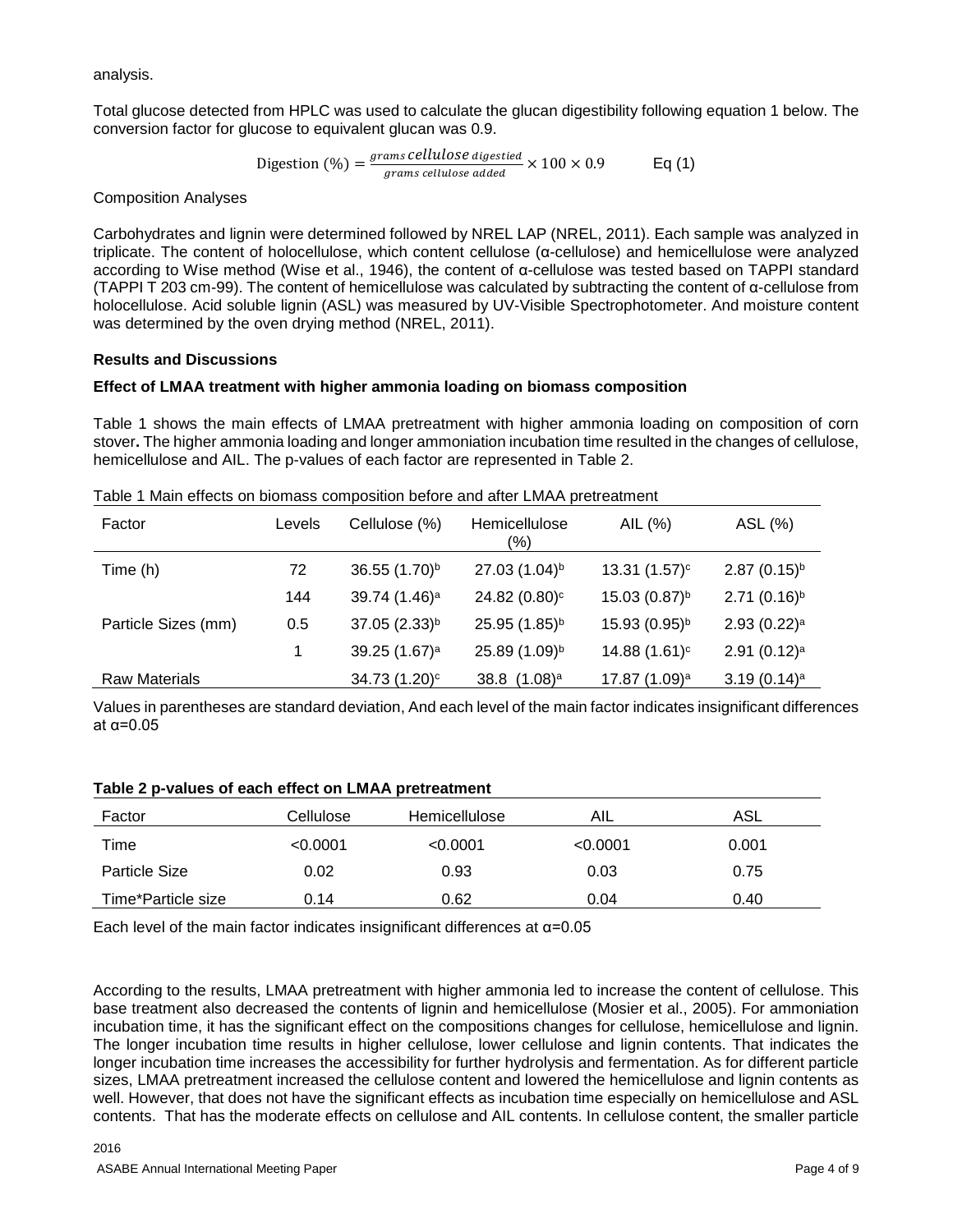size has lower cellulose content than larger particle size. That might be resulted from the cellulose which is easier to lose during the treatment because the smaller particle has the larger reactive surface and higher accessibility to the reagent.

Conclusively, the LMAA has the ability to open the recalcitrant chemical structure of biomass, and increase the amount of cellulose content. That indicates this pretreatment could increase the accessibility of further hydrolysis and fermentation to obtain the higher product yields.

# **Effect of LMAA pretreatment with higher ammonia loading on enzymatic digestibility during hydrolysis**

According to the results from Yang and Rosentrater's study (2014), two different particle sizes biomass with 50% moisture content (wb) which pretreated with higher ammonia loading were applied in enzymatic hydrolysis. Otherwise, the dosage of β-glucosidase (Novozyme 188) was increased from 30 CBU to 60 CBU. The results of enzymatic digestibility are shown in Table 3.

| Factor              | Levels   | Digestibility (%)         | p-value  |
|---------------------|----------|---------------------------|----------|
| Time (h)            | 72       | 72.29 (2.05) <sup>b</sup> | < 0.0001 |
|                     | 144      | 80.50 (3.71) <sup>a</sup> |          |
| Particle Sizes (mm) | 0.5      | 78.76 (5.61) <sup>a</sup> | 0.0003   |
|                     | 1        | 74.03 (3.67) <sup>b</sup> |          |
| Time*Particle Size  | 144*0.5  | 83.69 (1.72) <sup>a</sup> | 0.0662   |
|                     | $144*1$  | 77.31 (0.94) <sup>b</sup> |          |
|                     | $72*0.5$ | 73.83 (1.72)bc            |          |
|                     | $72*1$   | $70.74~(0.65)^c$          |          |

#### **Table 3 Main effects of LMAA pretreatment on enzymatic digestibility**

Values in parentheses are standard deviation, And each level of the main factor indicates insignificant differences at α=0.05

From the results, the digestibility of all conditions are increased above 70%, and the highest digestibility could reach 85% which was increase around 22% from the average digestibility from objective 1. The different ammoniation incubation time and particle sizes were taken as different factors for optimization test. The enzymatic digestibility during hydrolysis are shown in Figure 2. Also, according to the results, ammoniation incubation times plays a critical role in final enzymatic digestibility. The longer treating time leads to higher digestibility. For particle size, that has the significant effect on enzymatic digestibility as well, the smaller particle size has higher digestibility. These two factors have p-values smaller than 0.001.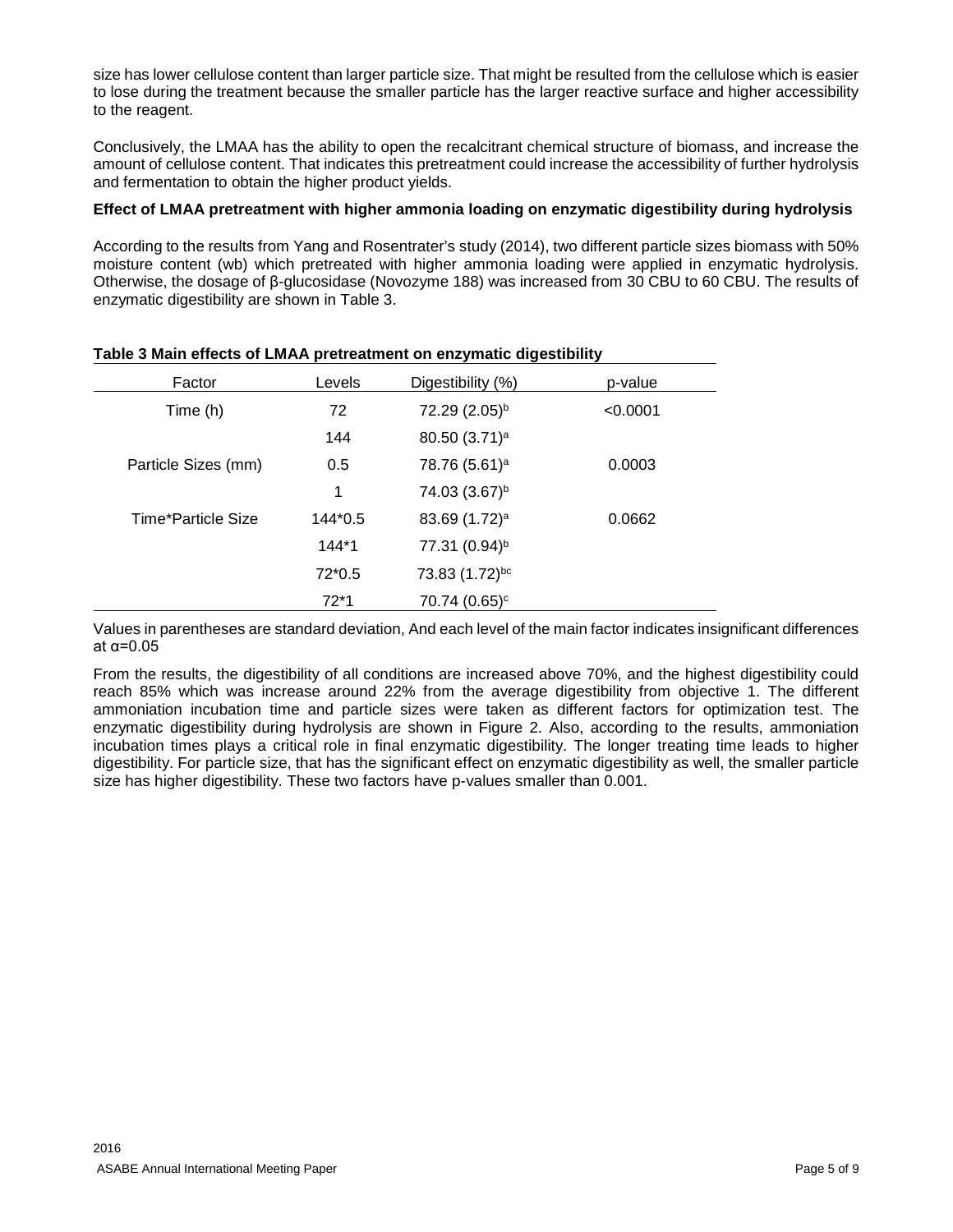

(a)



(b)



Fig. 2 Enzymatic digestibility during corn stover hydrolysis. (a) 72h ammoniation incubation; (b) 144 ammoniation incubation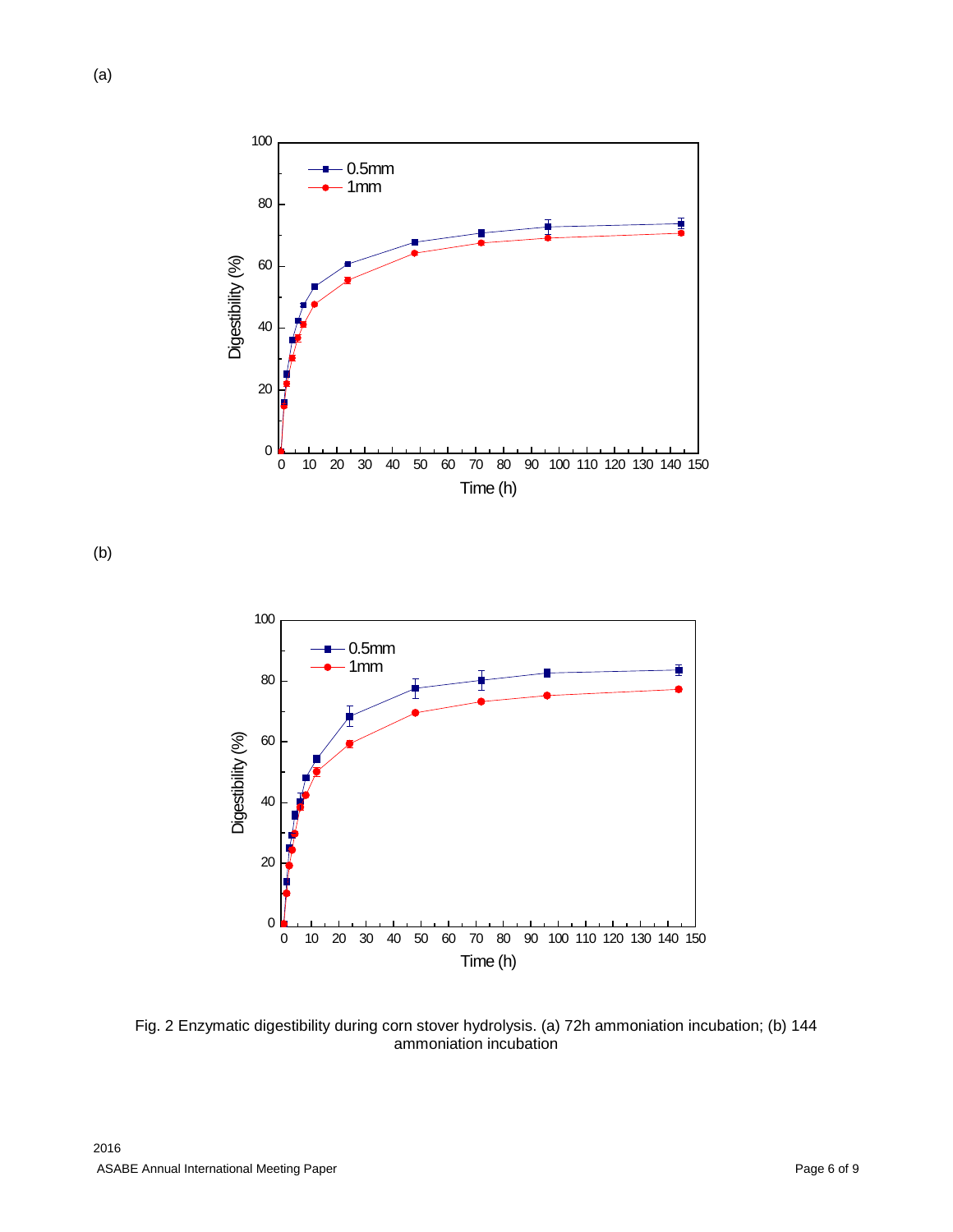As these two factors were considered together, there is the weak effect on the interaction between these two factors. However, the biomass with smaller particle size (<0.5 mm) was treated for 144 hours could has the highest average enzymatic digestibility of 83.69%. These results also indicates the smaller particle size and longer treatment gave the better accessibility for ammoniation. The higher digestibility could lead to the higher yield of further fermentation.

# **Conclusions**

The LMAA with higher ammonia loading  $(0.18 \text{ g NH}_3/d)$  biomass dm) could decompose parts of lignin and hemicellulose, and increase cellulose content of biomass. This base pretreatment is able to open the recalcitrant structure of biomass as well. Additionally, this treatment also increased the ammonia diffusion which increased the enzymatic digestibility. However, the time of treatment and particle sizes are the critical factors not only for increasing accessibility of biomass but also for obtaining higher digestibility. Hence, the biomass with smaller particle size treated with longer ammoniation incubation could give the highest digestibility.

#### **References**

Cheng, J. J., and G.R. Timilsina. 2011. Status and barries of advanced biofuel technologies: a

review. Renewable Energy: 3541-3549.

Chang, V.S., Holtzapple, M.T., 2000. Fundamental factors affecting biomass enzymatic reactivity. Applied Biochemistry and Biotechnology, 84, 5-37.

- Harris, E.E., Begliner, E., 1946. Madison wood sugar process. Industrial Engineering Chemistry, 38, 890-895.
- Kim, T.H., Lee, Y.Y., 2005. Pretreatment of corn stover by soaking in aqueous ammonia.

Applied Biochemistry and Biotechnology. 121, 1119-1132.

Lau, M.J., Lau, M.W., Gunawan, C., Dale, B.E., 2010. Ammonia fiber expansion (AFEX)

pretreatment, enzymatic hydrolysis, and fermentation on empty palm fruit bunch fiber

(EPFBF) for cellulosic ethanol production. Applied Biochemistry and Biotechnology.

162(7), 1847-1857.

McMillan, J.D., 1994. Pretreatment of lignocellulosic biomass. In: Himmel, M.E., Baker, J.O.,

Overend, R.P. (Eds.), Enzymatic Conversion of Biomass for Fuels Production, ACS

Symposium Series, vol. 566. ACS, Washington, DC, pp. 292–324.

- Mosier, N., C. Wyman, B. Dale, R. Elander, Y. Y. Lee, M. Holzapple, and M. Ladisch. 2005. Features of promising technologies for pretreatment of lignocellulosic biomass. Bioresource Technology. 96(6): 673-686.
- NREL. 2008. Enzymatic saccharification of lignocellulosic biomass. Laboratory Analytical Procedure (LAP). Denver, Colorado.

Naik, S. N., V. V. Goud, P. K. Rout, and A. K. Dalai. 2010. Production of first and second

generation biofuels: a comprehensive review. Renewable and Sustainable Energy Reviews:

578-597.

- NREL. 2011. Determination of structural carbohydrates and lignin in biomass. Laboratory Analytic Procedure (LAP). Denver, Colorado.
- Sokhansanj, S., A, Turhollow, J., Cushman, Cundiff, J. 2002. Engineering aspects of collecting corn stover for bioenergy. Biomass and Bioenergy, 23, 347-355.

Saha, B.C., 2004. Lignocellulose biodegradation and applications in biotechnology. In: Saha,

2016